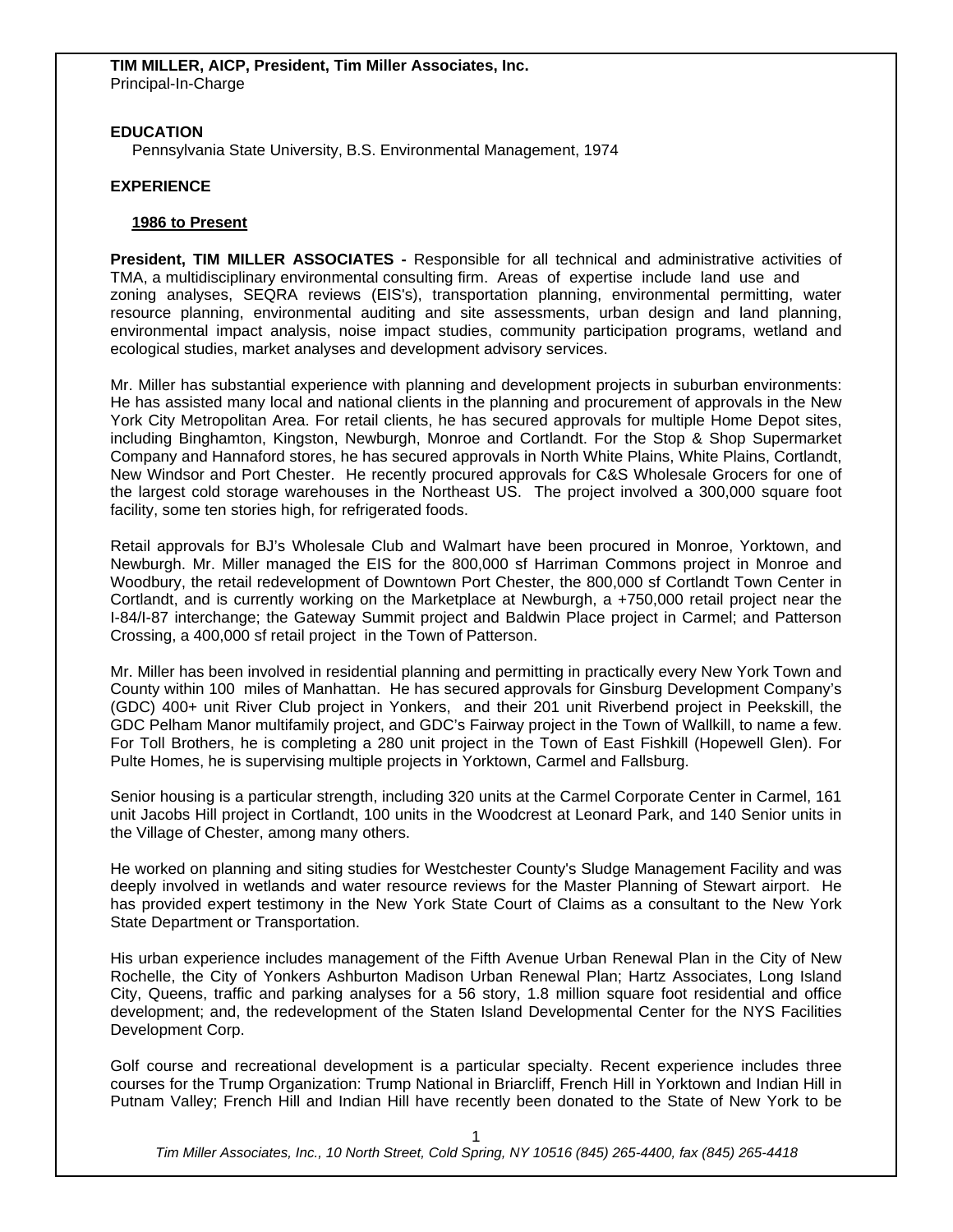#### **TIM MILLER, AICP, President, Tim Miller Associates, Inc.** Principal-In-Charge

named Trump State Park. Mr. Miller has also worked on the Hudson National Golf Course in Croton; Centennial Golf in Carmel and Southeast; Loch Ledge and Shadow Creek in Yorktown; Clover Hill in Southeast; Trout Beck in Amenia and the Blue Lake Golf course in Cortlandt. He recently procured approvals for the newest private golf club in Westchester County, the Hollowbrook Golf Club for Empire Golf in the town of Cortlandt. That project included design and construction of three acres of created wetlands and an 85 unit townhouse development currently being built by Toll Brothers.

Mr. Miller is the Town Planner for the Town of Philipstown and has provided consulting planning services to the Villages of Washingtonville, Irvington, Mamaroneck and Cold Spring, the towns of Blooming Grove, Putnam Valley, Greenburgh and Yorktown, and the Cities of Rye, New Rochelle and Yonkers, among others.

He has processed and/or obtained variety of approvals for waterfront projects including the redevelopment of Downtown Port Chester, Titus Mill Pond Marina, New Rochelle; Cold Spring Dock, Cold Spring, Sheepshead Landing Marina and Condominiums, Sheepshead Bay Brooklyn; Potters Lane and Soundview Plaza, New Rochelle.

He has supervised a variety of groundwater and geotechnical investigations including Townwide Hydrogeology Studies in Putnam Valley; Route 9 Corridor Aquifer Study in Philipstown; Alternative Groundwater Supplies Program, Village of Cold Spring; Sleight Farm Community Water Supply Program. La Grange; Water Quality Testing, Garrison Hills, Philipstown; Baseline soil testing, Buchanan Executive Park; Cascade Lake Water Supply Studies, Warwick; Blooming Grove Estates Water Supply studies, Blooming Grove; Centennial Golf, 27 hole golf course in Carmel and Southeast; Trout Beck Golf Course, Amenia; Indian Hills Golf Course, Putnam Valley; and French Hills Golf Course in Yorktown.

He has been involved as a principal in a number of private development projects including Philangeli Forest in Philipstown, Locust Manor Estates in Cortlandt, Ferris Estates in Peekskill, the Inlet at Sebastian in Sebastian, Florida and 4 Water Street in Brooklyn.

His stewardship activities include the acquisition and donation of 85 acres of pristine forest lands to the Open Space Institute in Putnam County, which have been incorporated into Fahnestock State Park.

He has served on a subcommittee evaluating changes to New York State's environmental review statutes and worked with Westchester County in development guidelines for streamlining review processes and improving collaborative activities with developers.

Mr. Miller also started and is a partner in Wetland Mitigation, Inc., a landscape contracting company that specializes in building new wetlands and enhancing and rehabilitating existing wetlands. That firm has construction more than ten acres of wetlands in the last three years, and has planted stormwater management ponds throughout the region with nutrient hungry wetland plants that improve the water treatment capabilities of the stormwater basins.

#### **1985 to 1986**

**President, The Hudson Partnership, Inc**. Responsibilities included corporate administration, project management, development advisory services, land use planning, noise and traffic analyses, environmental studies, public presentations and testimony and zoning analyses. Project experience includes:

- { Environmental and traffic review, 37-story mixed use tower, Bruce Eichner Properties, Upper West Side, Manhattan
- { Zoning and Environmental Review, 160,000 square foot light industrial complex, Piscataway, New **Jersey**
- { Environmental Analysis, Proposed Waldbaums Supermarket and Shopping Center, Whitestone, Queens, New York

*Tim Miller Associates, Inc., 10 North Street, Cold Spring, NY 10516 (845) 265-4400, fax (845) 265-4418*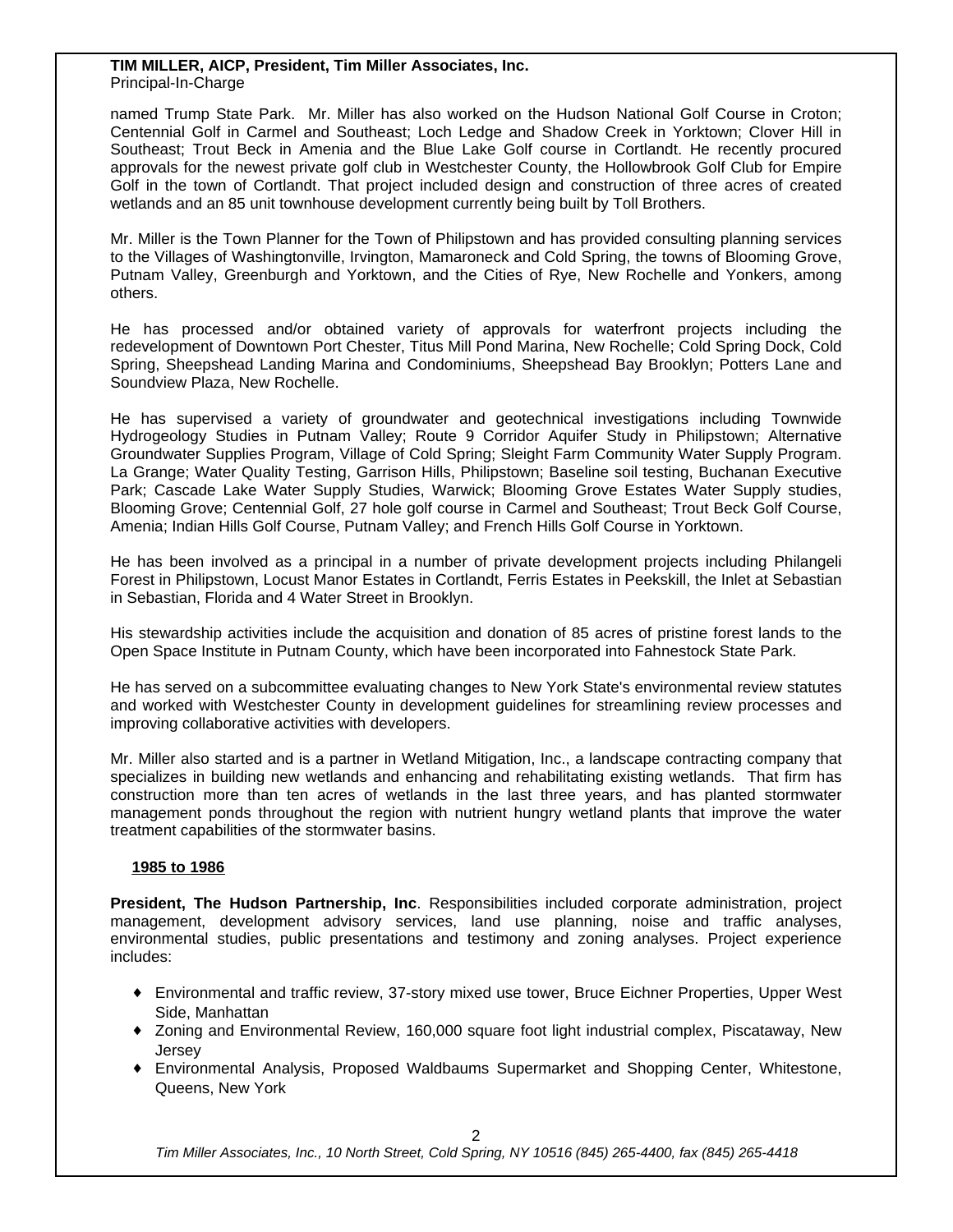#### **TIM MILLER, AICP, President, Tim Miller Associates, Inc.** Principal-In-Charge

{ Traffic analysis - Briarcliff Commons, condominium development, Albert Realty, Briarcliff Manor, New York.

# **1982 to 1985**

### **Associate and Director of Environmental Division, Urbitran Associates, Inc.,** New York City. Project experience included:

- { Yorkville EIS. For the Department of City Planning of New York City. Assessed the environmental, traffic, land use and socioeconomic impacts of rezoning a 3 block area in Manhattan's upper East Side.
- { Environmental Impact Statement, Noise Monitoring Program and Public Opinion Surveys, Groton/New London Airport Land Use Planning and Expansion Program, Groton, Connecticut.
- { Metro-State Correctional Facility EIS, 1000 bed maximum security prison, North Brother Island, The Bronx. Responsible for environmental analysis of all physical parameters for the State of New York, Office of General Services.
- { Project Manager, Environmental Feasibility Studies, EIS, Willow Development Corp, Office Park, Armonk, New York. Responsible for wetlands mapping, traffic and parking studies, stream surveys, floodplain modeling (HEC-II), permits from State DEC and Corps of Engineers.
- { Project Manager, Charter Oak Bridge, Environmental Assessment, bridge spanning Connecticut River between Hartford and East Hartford Connecticut, for the State Department of Transportation. Issues addressed include noise impacts, wetlands impact, construction in floodplain, water quality.
- { Central Westchester Business Park EIS, 250,000 square foot office development, Ossining, New York. Responsible for erosion studies, traffic analyses, utility analysis, and presentations before the planning board.
- { Numerous Project Data Statements for projects in the City of New York, including: Health Insurance Plan of Greater New York Expansion Program; Barney's Department Store Expansion, Manhattan;
- { Chapel Farms Residential Project, Riverdale; PAZ Conversion, Williamsburg; Residential Tower, Queens Boulevard, Queens.
- { Deerfield Condominiums Environmental Impact Statement, 72 unit residential project, Ossining, New York.
- { Project Manager EIS, 45 acre industrial park, Dutchess County New York, for the New York State Urban Development Corporation.
- { Project Manager, Brooklyn Union Gas, Study of Nitrogen Oxide Emissions Associated with Cogeneration in New York City.

# **1981 to 1982**

# **Senior Urban Planner, Wagstaff and Brady,** Landscape Architects and Urban Planners, Berkeley, California

- { Project Manager and Principal Planner, City of Turlock, California. Revision of General Plan, land use surveys, public policy analysis, development constraints and incentives, community workshops.
- { Principal Planner, San Gorgonio Pass Wind Farm EIS and Land Use Regulation Studies, County of Riverside, California, County Wide Analysis of Wind Turbine Generators. Advised county planners as to pertinent land use regulations relating to energy development. Awarded American Society of Landscape Architects 1983 Merit Award.
- { Project Manager, Visual Resource Analyses, Public Participation Program, Lake Tahoe Regional Planning Agency Basin Plan, extensive photography, press releases, radio interviews, newsletters, public presentations.